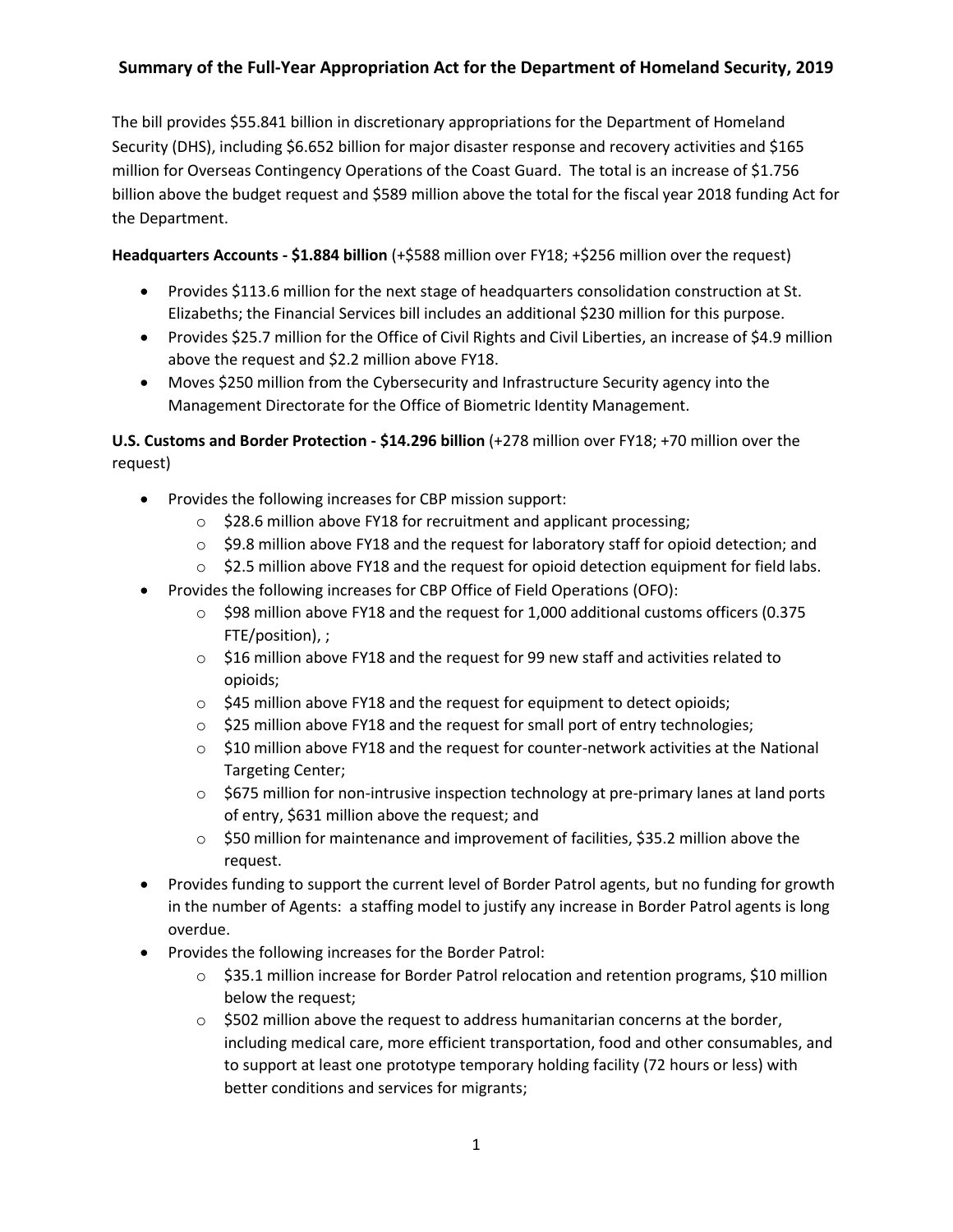- $\circ$  \$400 million for border security technology procurement and deployment, \$353 million above the request;
- $\circ$  \$50 million for maintenance and improvements to Border Patrol facilities, \$16.6 million above the request; and
- Provides the following enhancements for Air and Marine Operations:
	- o \$20 million above the request for increased flying hours; and
	- $\circ$  \$156.7 million above the request for new watercraft, aircraft, and sensors.
- Prohibits the use of funds from this and prior year Acts to construct physical barriers, as follows:
	- o Within or north of the Santa Ana Wildlife Refuge;
	- o Within or north of the Bentsen-Rio Grande Valley State Park;
	- o Within or north of La Lomita Historical Park;
	- o Within, south of, or north of the National Butterfly Center; or
	- o Within, north of, or east of the Vista del Mar Ranch tract of the Lower Rio Grande Valley National Wildlife Refuge.

**U.S. Immigration and Customs Enforcement – \$7.444 billion** (+\$369 million over FY18; -\$847 million below the request)

- Provides \$7 million above the request for additional staff in the Office of Professional Responsibility/Office of Detention Oversight to begin ramping up the number of detention facility inspections from once every three years to twice per year for each facility.
- Provides \$7.4 million, \$32.3 million below the request, for additional ICE attorneys to keep pace with the expansion of the Executive Office for Immigration Review (i.e., Immigration Courts).
- Provides the following for Enforcement and Removal Operations:
	- $\circ$  Funds an Average Daily Population (ADP) of 35,520, for the remainder of FY19, including 34,000 adult beds and 1,250 family beds, with the intention that family detention be phased-out by the end of FY19;
	- $\circ$  Statutorily limits ADP associated with interior enforcement to 16,500 between enactment and the end of FY19 (this is the approximate ADP level during the last three months of the Obama Administration);
	- $\circ$  \$4 million above the request to bring additional detention facilities into compliance with Prison Rape Elimination Act requirements;
	- $\circ$  \$12.5 million above the request to hire additional Health Service Corps staff at detention facilities;
	- o Funds an Alternatives to Detention (ATD) daily participation level of approximately 100,000 (current is 82,000);
	- $\circ$  \$40 million above the request for new ICE Alternatives to Detention case management personnel; and
	- $\circ$  \$30.5 million above the request for family case management within the ATD program.
- Provides the following enhancements to Homeland Security Investigations (HSI):
	- $\circ$  \$56.8 million (\$19 million below the request to reflect a reduced requirement thislate in the fiscal year) for additional HSI agents to focus on drug, gang, trade, cyber, and financial investigations;
	- $\circ$  \$8.7 million above the request for additional HSI computer forensics specialists and for paid internships;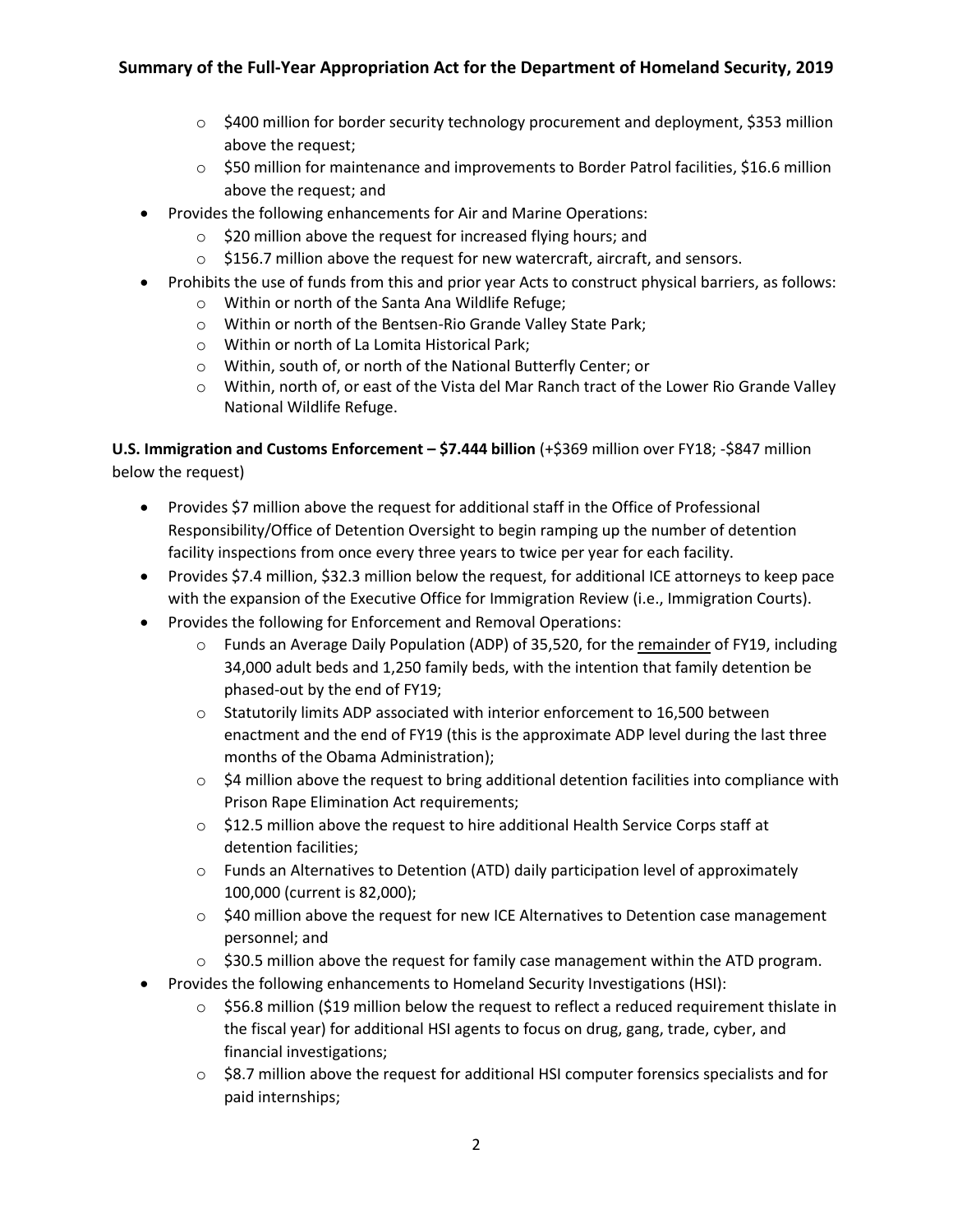- $\circ$  \$7.5 million above the request for additional Victims Assistance specialists;
- $\circ$  \$9.1 million (\$3.1 million below the request to reflect a reduced requirement this late in the fiscal year) for additional international investigations staffing; and
- $\circ$  \$3.6 million (\$1.1 million below the request to reflect a reduced requirement this late in the fiscal year) for additional intelligence analysts.
- Prohibits ICE from placing sponsors of unaccompanied children into removal proceedings based on information provided by the Office of Refugee Resettlement, with exceptions for those convicted of serious crimes, with serious pending criminal charges, or who may pose a danger to the child.
- Prohibits the use of funds to increase the number of Enforcement and Removal Operations personnel above the level achieved as of the date of enactment, other than the new personnel specifically funded in the bill.

**Transportation Security Administration - \$4.890 billion** (-\$35 million below FY18; +\$844 million over the request)

- Provides gross budget authority of \$8 billion, an increase of \$334.1 million above the request.
- Provides \$91.5 million (\$20 million above the request) for 178 Computed Tomography scanners that provide significantly better imaging of carry-on baggage.
- Restores full funding for the Visible Intermodal Prevention and Response (VIPR) teams, which were proposed for elimination.
- Restores the Law Enforcement Officer Reimbursement Program, which was proposed for elimination.

**Coast Guard - \$12.007 billion** (-101 million below FY18; +\$568 million over the request)

- Provides \$7.8 billion for Operations and Support, an increase of \$215 million above the request.
- Provides \$2.24 billion for Procurement, Construction, and Improvements, an increase of \$353.1 million above the request.
	- o Provides \$824 million, \$74 million above the request, for the Polar Security Cutter (PSC) program, including procurement of the first PSC and long lead time material for the second PSC.
	- o Provides \$70 million, \$5 million above the request, for the National Security Cutter program, a cut of \$1.12 billion compared to FY18 as the acquisition program winds down.
	- o Provides \$400 million construction of the second Offshore Patrol Cutter, and long lead time materials for the third.
	- o Provides \$240 million for construction for four additional Fast Response Cutters.
	- $\circ$  Adds \$105 million above the request for the sixteenth HC-130J long range surveillance fixed-wing aircraft.

**United States Secret Service - \$2.248 billion** (+\$242 million over FY18; +\$96 million over the request)

Provides \$2.2 billion for the Secret Service, an increase of \$68.1 million above the request.

**Cybersecurity and Infrastructure Security Agency (CISA) - \$1.682 billion** (-\$230 million below FY18; - \$139 million below the request)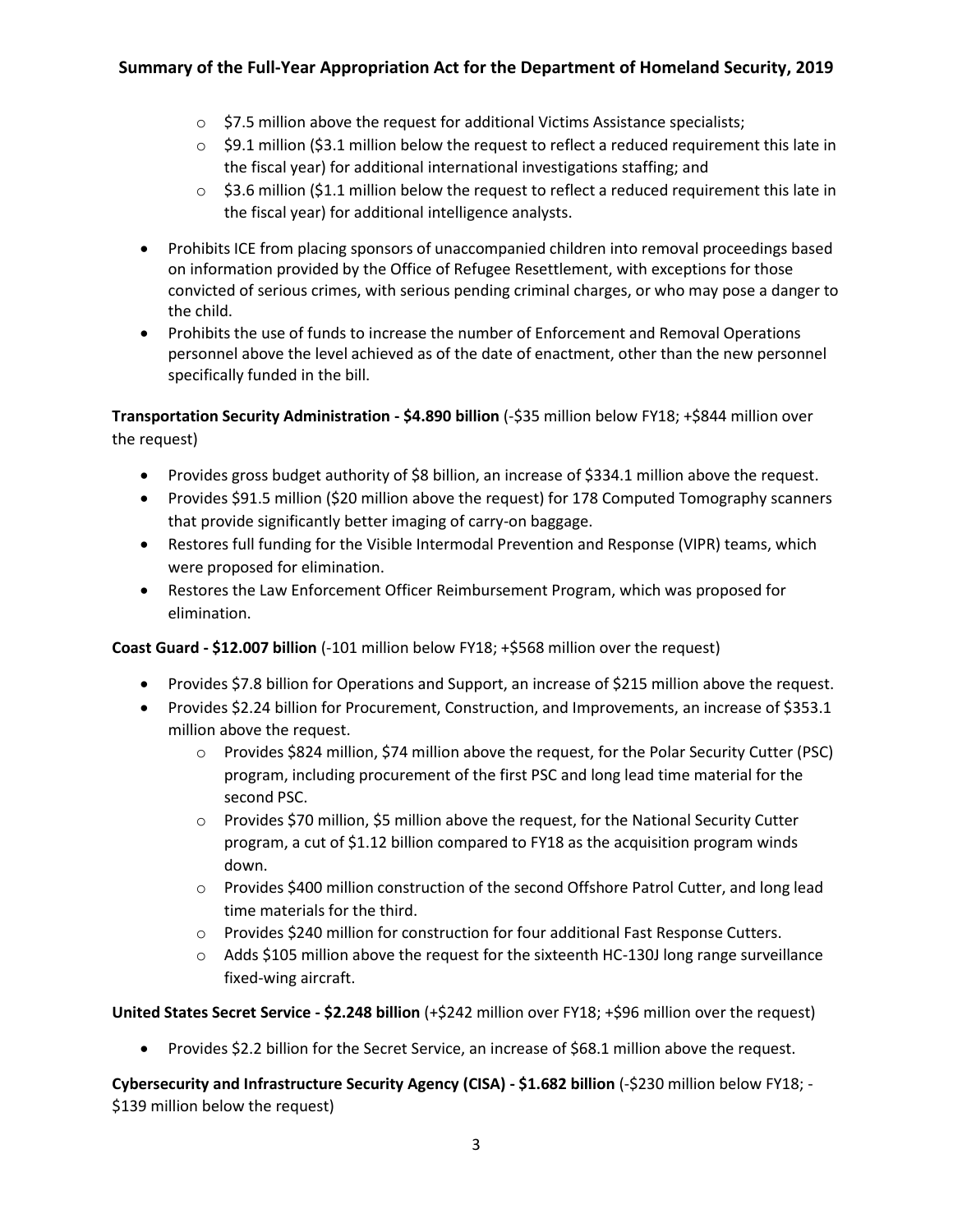- Provides \$1.344 billion for CISA Operations and Support, an increase of \$104.2 million above the request, including an increase of \$68 million above the request for Cybersecurity Operations and Support.
- Provides \$324.4 million for CISA Procurement, Construction, and Improvements, an increase of \$41.4 million above the request.
- Realigns \$250 million from CISA to the Management Directorate for the Office of Biometric Identity Management.

**Federal Emergency Management Agency - \$11.423 billion** (-\$885 million below FY18; +\$403 million above the request – Note this difference results from a reduction in the budgeted amount for the Disaster Relief Fund, as the amount provided in FY 2018 was unusually high for regular appropriations bill due to disaster activity.)

- Provides \$3.3 billion for Federal Assistance, an increase of \$39.1 million above FY18 and \$688.3 million above the request, including:
	- o \$525 million for State Homeland Security Grants, an increase of \$18 million above FY18; and
	- o \$650 million for UASI grants, an increase of \$20 million above FY18.
- Provides \$7.2 billion to the Disaster Relief Fund (DRF), including:
	- $\circ$  \$558 million for the base DRF account (\$258 million in new budget authority and \$300 million derived from unobligated authority in the account from recoveries of prior year funding); and
	- o \$6.65 billion for major disaster relief, including \$3 million to be transferred to the Disaster Assistance Direct Loan Program.
- Directs FEMA to provide a federal cost share of not less than 90 percent for debris removal and for essential assistance related to 2018 wildfire disaster declarations.

**Science and Technology Directorate - \$818 million** (-\$23 million below FY18; +\$235 million over the request)

- Provides \$509.8 million for Research and Development, equal to the FY18 level, including flat funding of \$40.5 million for University Programs.
- Provide authority to transfer \$15 million to USDA for operation of the National Bio and Agro-Defense Facility.

**U.S. Citizenship and Immigration Services - \$146 million** (+\$13 million over FY18; +14 million over the request)

 Provides \$10 million in discretionary funding for the Citizenship and Integration Grants Program; under Republican control of the House, this program was funded through fee revenue from immigration benefit applicants.

### **General Provisions**

### **General Provisions Included in this Bill but Not in the House Bill**

- Extends the authorization for the e-verify program.
- Extends the authorization for the non-immigrant religious worker visa program;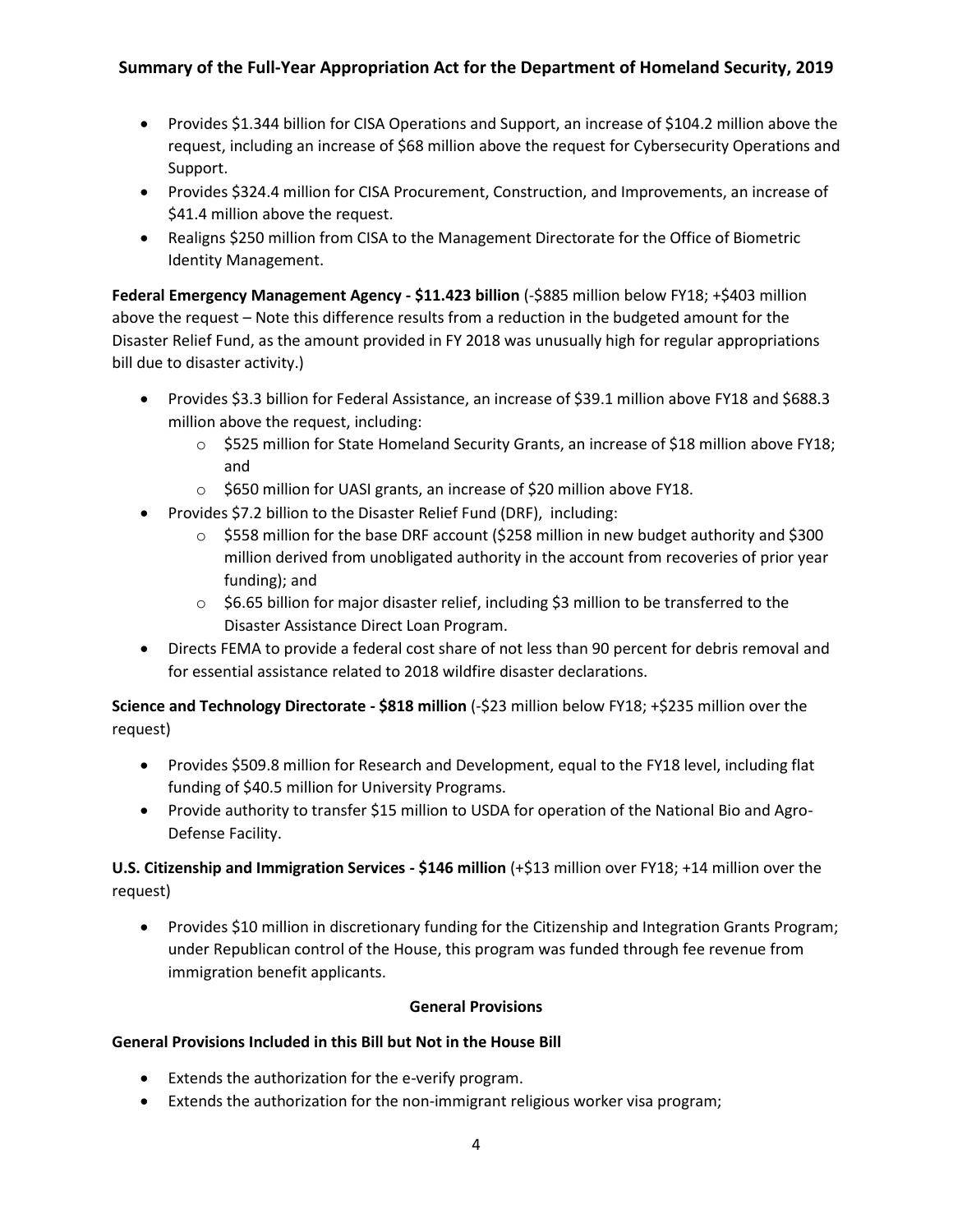- Extends the authority to waive the two-year home country physical presence requirement for foreign doctors with expiring J-visas who commit to working in underserved areas.
- Extends the authorization for the EB-5 immigrant investor visa program.

## **Dropped General Provisions from FY18**

- Sec. 207 Prohibits the use of funds to import property confiscated by the Cuban government.
- Sec. 208 Excepts ICE from a prohibition that limits transfer and reprograming notifications after June  $30<sup>th</sup>$  of each fiscal year except under "extraordinary circumstances that imminently threaten the safety of human life or the protection of property".
- Sec. 503(f) Authorizes the Secretary to transfer up to \$20 million into an Immigration Emergency Fund with at least a 5-day notification to the Committees; the Emergency Fund was authorized in the early 1990s to support an increase in the Border Patrol and related activities or reimbursements to state and local governments in providing assistance to the Border Patrol.
- Sec. 516 None of the funds may be used to transfer, release, or assist in the transfer or release of Guantanamo Bay detainees to or within the U.S., its territories, or possessions.
- Sec. 528 None of the funds made available by this Act may be obligated or expended to implement the Arms Trade Treaty until the Senate approves a resolution of ratification for the Treaty.

## **General Provisions Adopted in Committee for FY19, but Not Included in the Bill**

- Sec. 308 None of the funds in this or any other Act may be used to deny continued FEMA rental assistance to an individual or household on the basis of income.
- Sec. 532 None of the funds to remove non-citizen veterans or active duty service members who have DACA status. (Dropping this provision, but leaving in an identical adopted amendment that applies to all individuals with DACA status)
- $\bullet$  Sec. 533 Abortion provision.
- Sec. 534 Amend the Stafford Act to prevent FEMA from considering income when determining eligibility for rental assistance.
- Sec. 535 Extension of unemployment assistance related to disasters for Puerto Rico and USVI. (Already extended in law).
- Sec. 536 Authorizes the issuance of H2A temporary agricultural work visas without regard to whether the labor is temporary or seasonal.
- Sec. 537 H2B Returning worker provision.
- Sec. 538 None of the funds may be used to prevent American Indians born in Canada or the U.S. to pass the borders of the United States. (Instead includes statement language directing DHS to propose a legislative solution).
- Sec. 539 Amend the Stafford Act to address the statute of limitations on FEMA's recovery of disaster relief funds that are later determined to have been used for ineligible purposes. (This was statutorily addressed in authorizing legislation last year).
- Sec. 540 Fairness for High Skilled Workers Act.
- Sec. 541 Restrictions on the release of detained aliens from custody.